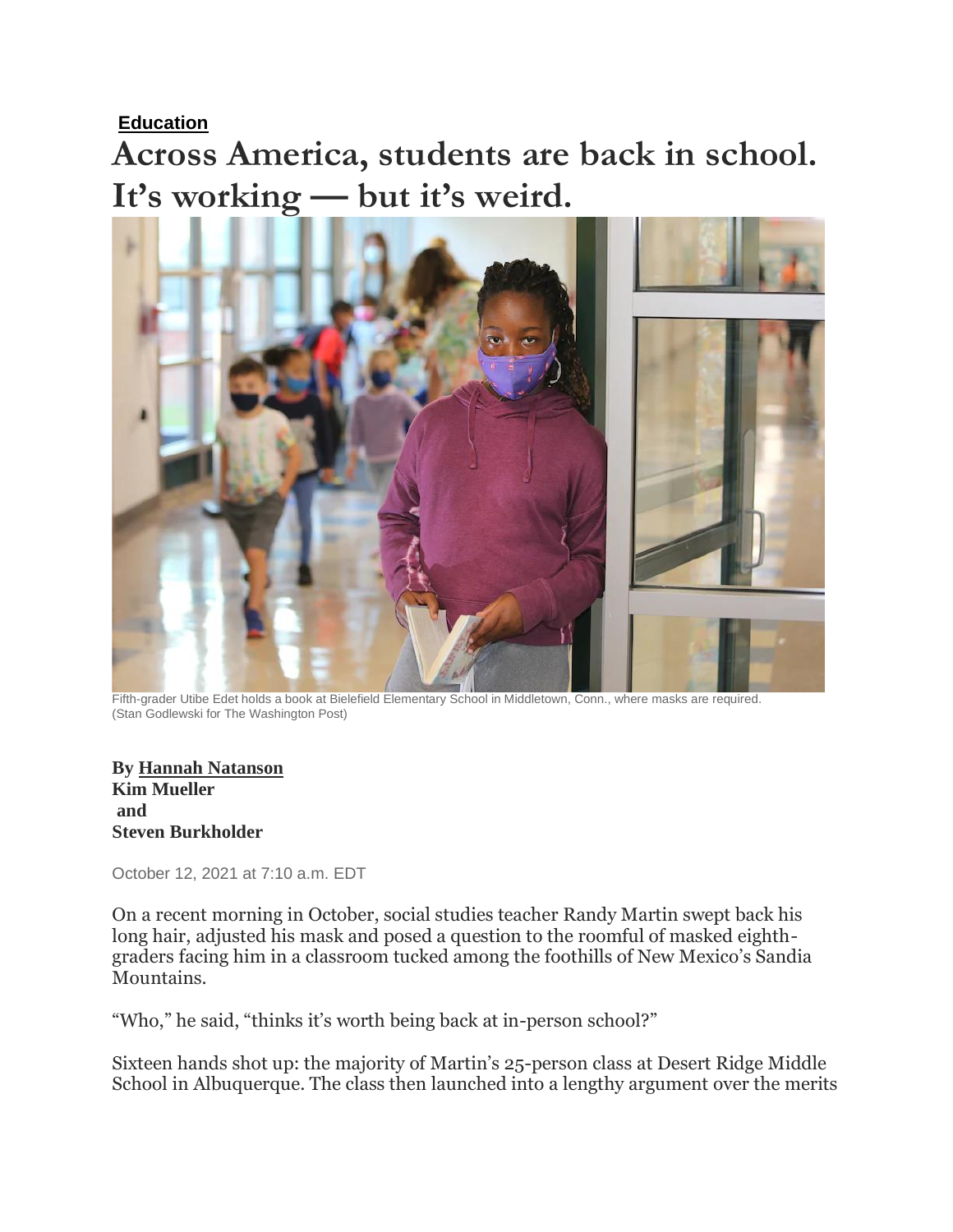of bricks-and-mortar vs. virtual schooling — par for the course on a "Modern Monday," a day that Martin always sets aside for debating current events.

In that moment, Martin and his middle-schoolers seemed confident that the world of virtual learning was a world they had left behind. And for the vast majority of American schoolchildren in this unusual academic year, that's true — at least for now.

More than a month into the 2020-2021 school year  $-$  despite a surge in [coronavirus](https://www.washingtonpost.com/coronavirus/?itid=lk_inline_manual_10) cases and bitter political fights over vaccine and mask mandates — most American schoolchildren are back in the classroom. And while the political battles may continue, it looks like the students are there to stay.

Last month, Education Secretary Miguel Cardona testified before Congress that 96 percent of public schools have reopened for in-person instruction. And the first week in October saw the smallest number of school closures due to coronavirus outbreaks  $-38$ — since the school year began, according to Burbio, a data-tracking firm.

Many school districts — including, for example, Virginia's largest system, Fairfax County Public Schools — are requiring that all students attend classes face-to-face unless they can prove a medical need for at-home schooling. And in places where schools are offering virtual programs, most families are nonetheless opting for face-to-face learning.

In all, more than 50 [million children](https://www.washingtonpost.com/health/2021/09/13/school-reopenings-delta-testing-biden/?itid=lk_inline_manual_11) are seated in classrooms, many of them for the first time in 18 months.

"Safety was the way back in, and safety is the way to stay in," said Randi Weingarten, president of the American Federation of Teachers. Weingarten said she has visited more than 40 schools in 20 states since the academic year began to check on how things are going.

"In school after school that I've been in, I've seen kids wearing masks religiously, people attempting to make sure the distancing rules are working, ventilation systems being improved," Weingarten said. "Overwhelmingly, people want to be in school."

With all the safety precautions, it is not quite the triumphant back-to-school that educators dreamed of last year and planned for over the summer. The rise of the delta variant of the coronavirus, coupled with the continuing unavailability of the vaccine for children under 12, ended hopes for a return to the pre-pandemic version of a normal school day.

Intense ideological fights over what and how educators should teach about race, racism and American history have further complicated the return to school. Republican-led legislatures in at least five states passed laws over the summer restricting what teachers can say about race in the classroom, and the legislatures of 17 more states are considering similar bills, according to an NBC News tally.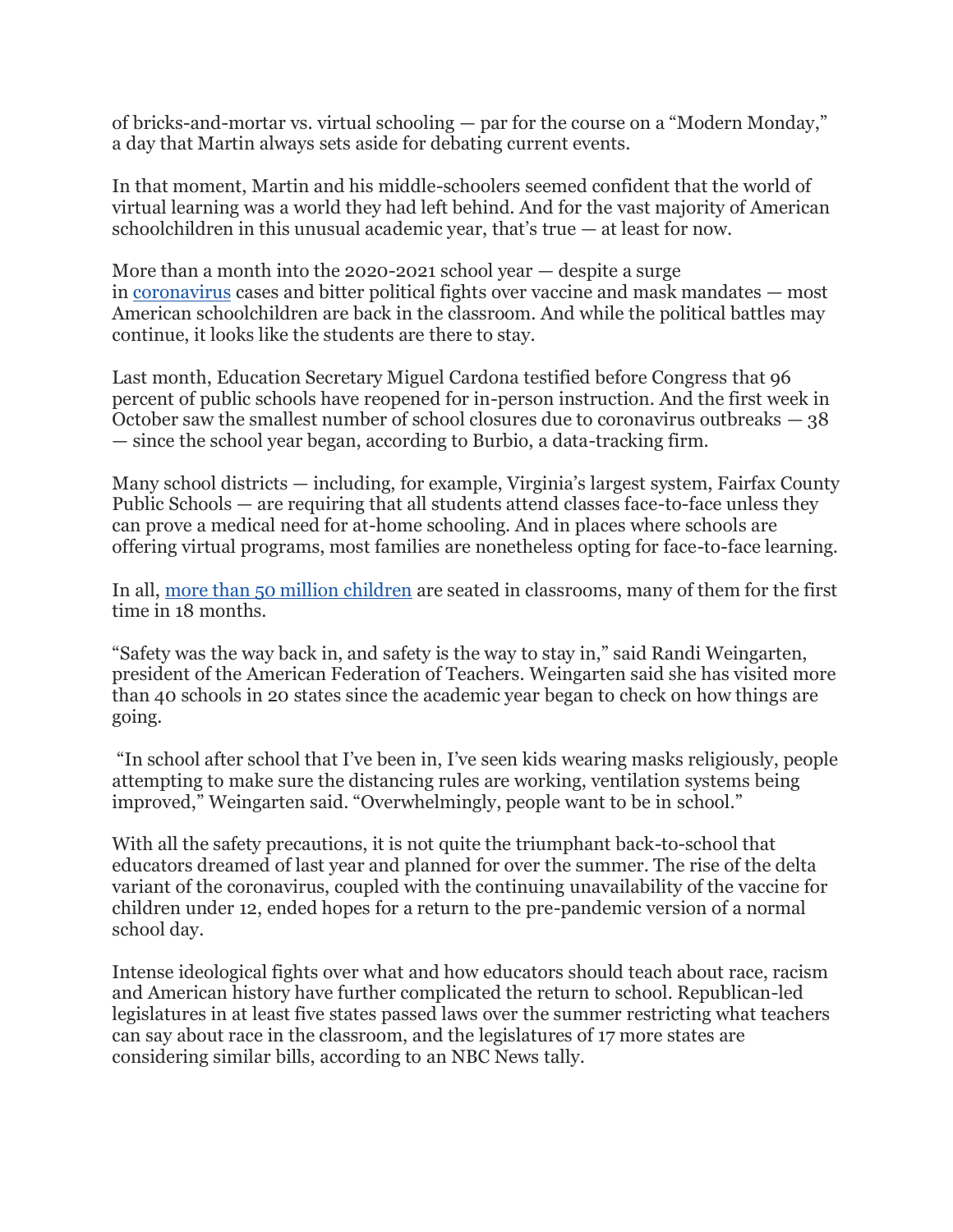The battles over school mask-wearing, vaccine mandates, and what and how educators should teach about race, racism and American history have further complicated the return to school. And the conflict over safety measures is unlikely to end soon, now that school systems in many places are considering extending their vaccine requirements from staff to students over  $12 - a$  measure California <u>adopted this month</u>, making it the first state to do so.

Also disruptive to learning, parents and educators say, is quarantining. Since school started, hundreds of thousands of students and school employees nationwide have been forced to enter one- or two-week periods of quarantine after coming into contact with children or staffers who tested positive for the virus. The most recent [federal](https://www.cdc.gov/coronavirus/2019-ncov/community/schools-childcare/k-12-guidance.html#contact-tracing)  [guidance](https://www.cdc.gov/coronavirus/2019-ncov/community/schools-childcare/k-12-guidance.html#contact-tracing) recommends that unvaccinated people quarantine at home for 14 days after exposure, but allows vaccinated individuals to return to school as soon as they receive a negative coronavirus test.

## *[Delta variant stress tests back-to-school plans](https://www.washingtonpost.com/health/2021/09/13/school-reopenings-delta-testing-biden/?itid=lk_interstitial_manual_23)*

In the Washington region, tens of thousands of children and teachers quarantined during the first month of school, [including the entire sixth grade at one D.C. school.](https://www.washingtonpost.com/local/education/school-quarantines-dc-md-va-covid/2021/09/11/5704990a-117f-11ec-882f-2dd15a067dc4_story.html?itid=ap_donnast.%20george&itid=lk_inline_manual_24) Montgomery County Public Schools, Maryland's largest school district, sent more than 5,000 students into quarantine in just five weeks of classes.

At first, many parents complained their schools had done little to prepare to educate quarantining students. In response, officials rolled out programs in which isolating children can watch live streams of their classes on Zoom. Still, some families remain displeased with this online setup, which in many cases does not allow quarantining students to participate in class.

Martin, the social studies teacher, said it has been a challenge to ensure isolating students do not fall behind in Albuquerque, too. His district, Albuquerque Public Schools, is requiring that anyone exposed to the virus stay at home for 10 days. A spokeswoman for the district, which enrolls about 74,500, said roughly 1,000 students and staffers have tested positive for the virus since July.

At Desert Ridge Middle, about 30 students have had to quarantine since school began, officials said. Five of those were in Martin's class — forcing the teacher to lean heavily on Google Classroom, an online learning platform.

It wasn't easy. "But I'm confident," Martin said, "that getting through the year is absolutely doable."

Dan Domenech, executive director of AASA, the school superintendents association, said he hears a similar determination to keep classrooms open when he speaks to teachers, principals and superintendents across the country. But he warned that educators cannot lose sight of other looming problems — such as addressing the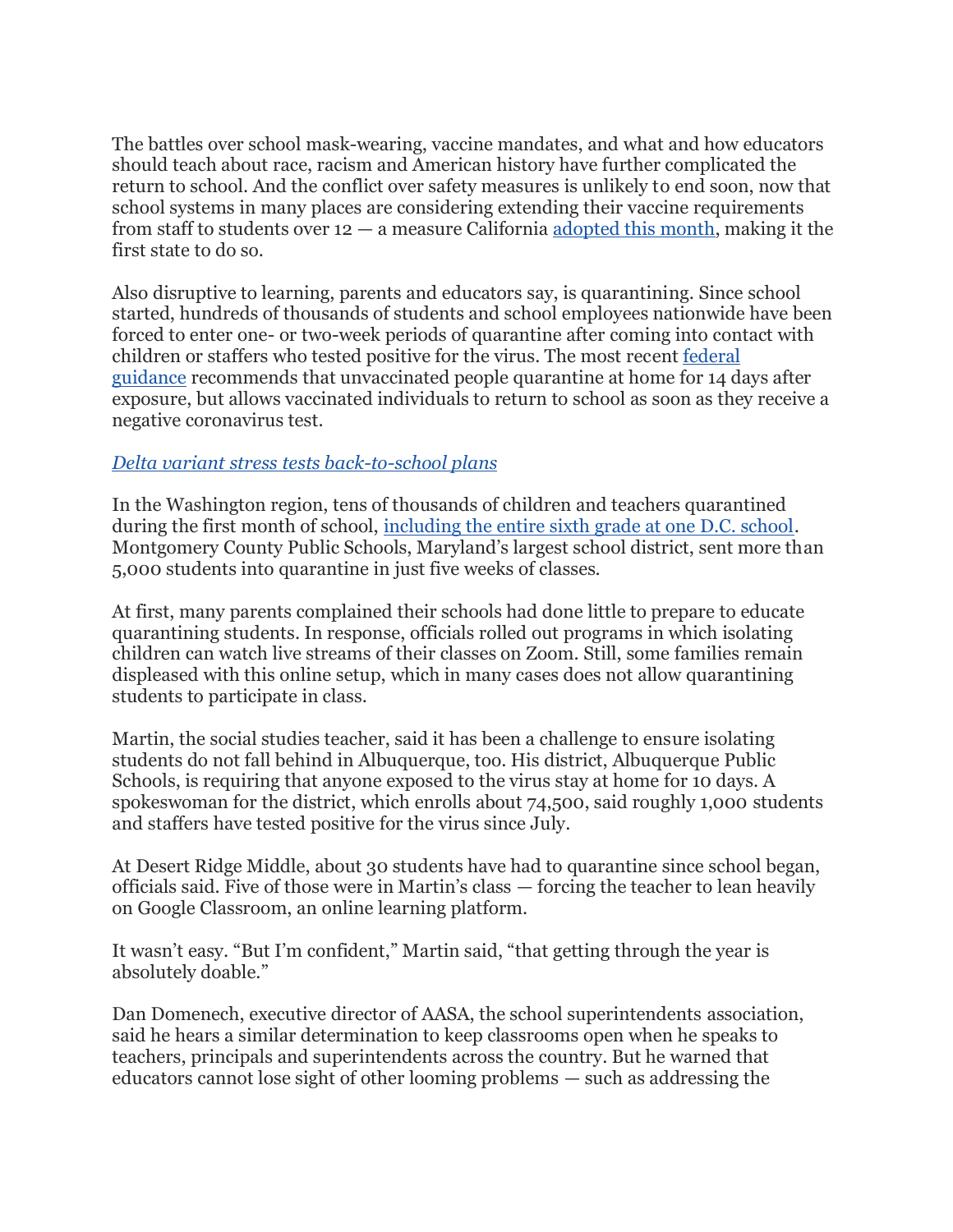yawning racial and socioeconomic achievement gap that widened drastically during online learning.

"Compared to last year? Absolutely a success," Domenech said of the school year so far. "Compared to what we would qualify as 'normal'? Still a problem, and it's going to be a problem for the better part of this year."

## **Early stumbles**

The hiccups this fall have come in every area of school life, from the daily bus route, to the classroom, to how students and teachers consume meals.

At the start of the year, many districts struggled to find enough bus drivers, cafeteria workers and substitute teachers. These positions, typically filled by part-time workers, frequently entail lower pay as well as unusual, unpredictable hours. Many employees in this category resigned or failed to show up for work this fall, some put off by fear of the virus or, in other places, by fear of a vaccine mandate.

School districts scrambled for alternatives. Officials in Philadelphia offered parents \$300 a month to drive their children to school, while New York began fast-tracking bus driver's license applications. In Massachusetts, Gov. Charlie Baker (R) [called out the](https://www.washingtonpost.com/nation/2021/10/07/school-bus-shortage-massachusetts-national-guard/?itid=lk_inline_manual_40)  [National Guard to drive children to school.](https://www.washingtonpost.com/nation/2021/10/07/school-bus-shortage-massachusetts-national-guard/?itid=lk_inline_manual_40)

In Kansas City, Mo., a shortage of bus drivers meant that students at Crossroads Preparatory Academy — one of the city's 20 public charter schools — were left stranded in the early fall. Although school lets out at 2:45 p.m., some Crossroads Preparatory students often waited until 5:30 p.m. for buses to arrive and take them home, said Principal Kirsten Brown-Persley.

"Parents were getting so frustrated," Brown-Persley said. "They would call me and complain about their kiddos getting home so late."

The neighboring Kansas City School District faced similar busing problems at its 33 schools, a spokeswoman said, as did the Raytown School District, where administrators at one point sent an email to families warning that the school bus might not show up.

The staffing gaps shrank, then closed, after Kansas City-area school officials upped bus driver's pay, in some places to \$18 an hour. As of October, bus routes are running on time for most charter and public systems in the area, officials said.

But once students arrive at school, new problems arise.

School cafeterias are running short on all kinds of food, including fruit, [diced chicken](https://www.aldailynews.com/alabama-schools-battling-food-shortages-amid-pandemic/)  [and packaged chips,](https://www.aldailynews.com/alabama-schools-battling-food-shortages-amid-pandemic/) as the pandemic continues to disrupt global supply chains. Plus, students and teachers must contend with extra safety restrictions, given they must remove their masks to eat.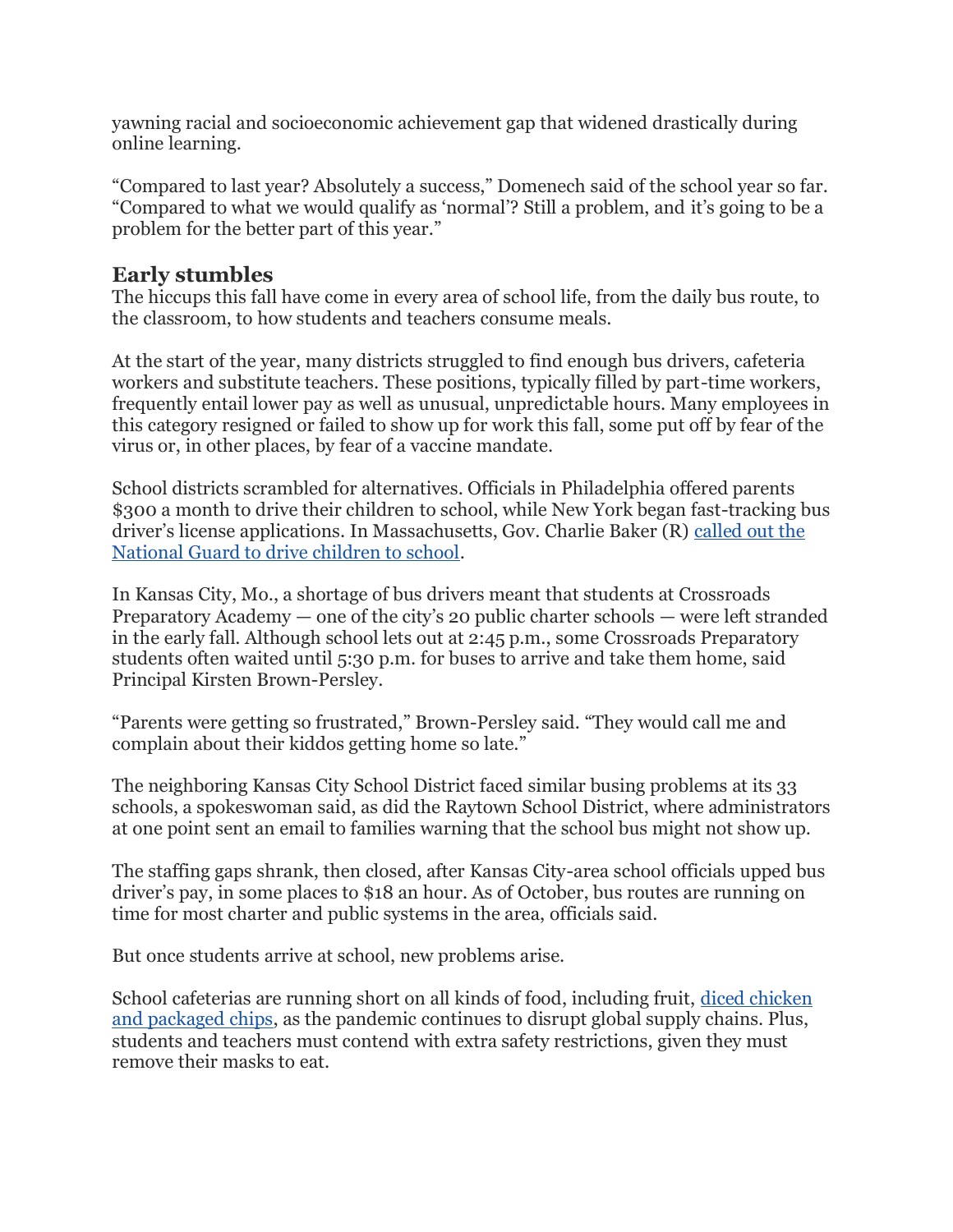This has led to a bizarre dining experience. Students are munching behind plexiglass or in assigned seats, sometimes while subject to a no-talking rule meant to minimize germ dispersal through the air. At one school in the nation's capital, parents volunteered to watch children during meals, [just so the kids could eat outside.](https://www.washingtonpost.com/local/education/school-lunch-distance-outdoors/2021/09/12/74ad0ed6-10eb-11ec-882f-2dd15a067dc4_story.html?itid=lk_inline_manual_51)

At Crossroads Preparatory in downtown Kansas City, staffers sometimes help vendors distribute bagged or boxed lunches at 10 different sites throughout the five-story building. Teachers then give up their lunch periods to monitor students while they eat.

Victoria Bagalwa, a 15-year-old sophomore at the school, said she likes having teachers around during lunch, available for casual conversations. It's a refreshing change from the past year-and-a-half, she said, when classes were online and teachers were reduced to pixelated rectangles on a screen.

Still, Bagalwa feels bad.

"The teacher is supposed to be taking a break," Bagalwa said. "You feel like a burden to them."

Kristin Pfeiffer, who teaches geometry and algebra at Crossroads Preparatory, said the year has been mentally and physically taxing. Often, she has had to step in and lead other teachers' classes because they are out sick, she said. That has meant working through her planning period, time she is supposed to use to grade assignments and prepare lessons.

Normally, a substitute would take on that responsibility, but the school has been struggling to hire substitutes as well as bus drivers.

"It's not the helping out that is difficult," Pfeiffer said. "It's 'being on' 100 percent of the time for the kids. It's that you don't have 10 minutes for yourself."

Crossroads Preparatory recently bumped its pay for substitutes from \$100 to \$120 a day. And the change appears to be helping.

"We're getting them filled as of last week," Brown-Persley said of the substitute positions. "We are holding our breath and hoping it stays."

## **'Kids — they get it'**

Maurice Barker, 10, said time flows differently this year at his elementary school in Middletown, Conn.

For most of third and fourth grade Maurice, like the vast majority of Middletown's roughly 4,500 public school students, learned online. The day crawled by, he said, as he dealt with Internet outages.

Now, learning in-person at Bielefield Elementary School, "it feels much faster," he said. "Time goes by faster."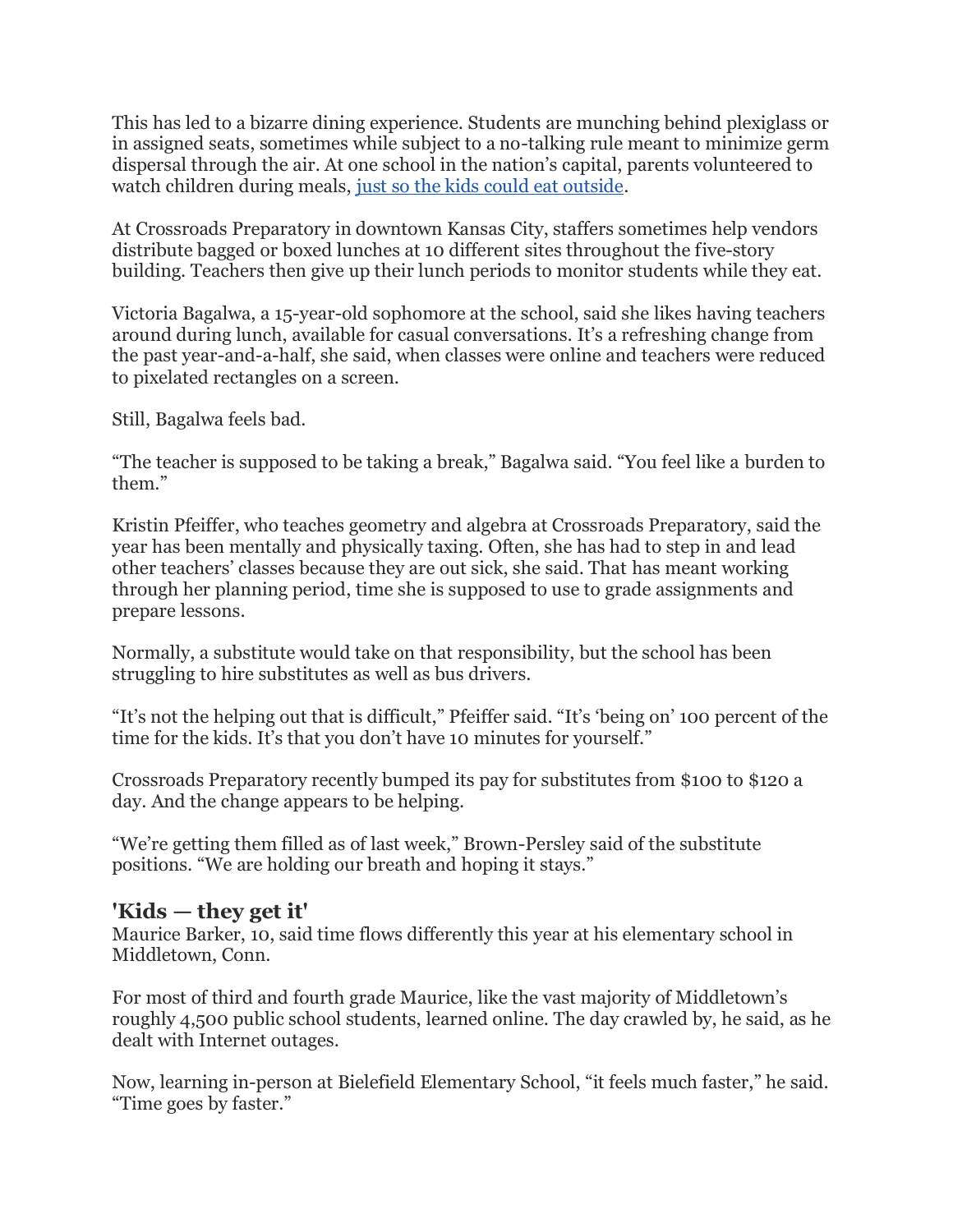Maurice loves his newfound ability to walk into the library of his fifth-grade classroom, pick up a book and sit down to read it — right there. That wasn't possible on Zoom, said Barker, whose current favorite book is James Rallison's "The Odd 1s Out."

Barker, like all Middletown students, has to keep his mask on except during recess and physical education, while eating, or when playing a wind instrument in music class. He doesn't like it, he said, but he is willing to wear the mask because it will keep him safe.

Bielefield Principal Kristie Bourdoulous said the year has posed challenges — including getting everyone used to daily temperatures checks and ensuring students are placed far enough apart in classrooms. But her school's safety precautions are working, she said.

The Middletown school system has seen just 26 students and six staff members test positive for the virus since school began, while 69 students and seven staffers have entered quarantine.

"Students, I would say, have adapted. Staff has adapted," Bourdoulous said. "All of our kids came back. They're here and happy."

Middletown is one of many places where precautions such as school mask requirements drew little ire and caused no wrinkles during reopening. But the same is not true for several states in the South, where Republican-dominated legislatures attempted to bar schools from enforcing mask mandates by [threatening fines or a drop in state funding.](https://www.washingtonpost.com/education/2021/07/29/school-masks-coronavirus/?itid=lk_inline_manual_73)

"You can see a tale of two countries in school reopenings," said Weingarten of the teachers' federation. "You see the commitment to safety in the North and in the West. In the South, what you've seen is an ideological battle."

South Carolina is one of the states where the battle is raging fiercest. Ahead of the school year, the legislature passed a budget proviso asserting no state funds could be used to enforce mask mandates, while Gov. Henry McMaster (R) denounced face coverings in schools.

But within a few weeks of schools reopening, many had to close again because of high infection rates and quarantine numbers — illustrating a [recent finding by the Centers for](https://www.washingtonpost.com/education/2021/09/24/school-masks-cdc-studies/?itid=lk_inline_manual_77)  [Disease Control and Prevention that pediatric virus cases rose faster in counties](https://www.washingtonpost.com/education/2021/09/24/school-masks-cdc-studies/?itid=lk_inline_manual_77) without school mask requirements. In late September, a federal judge overturned South Carolina's ban on mask mandates.

Shortly after, the second-largest school system in South Carolina, the Charleston County School District, began requiring masks for students and staffers. Since the start of the year, the district — which enrolls about 48,000, 99 percent of whom are learning inperson — had seen more than 8,000 students and employees enter quarantine. As of the first week in October, that number was down to about 500.

Millibeth Currie, a seventh-grade science teacher at Charleston County's Moultrie Middle School, said she's seen "a lot of hostility among our parents with the mask